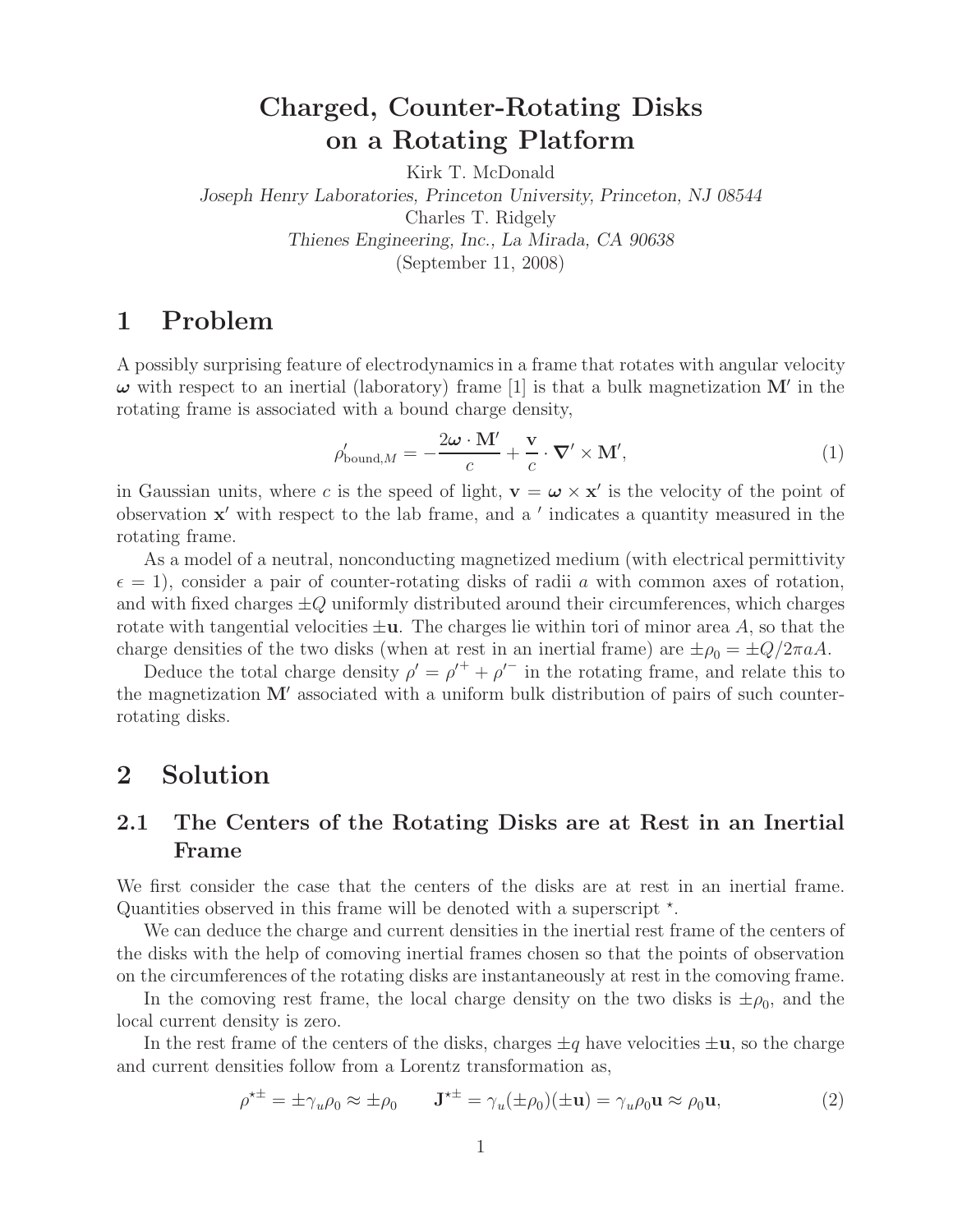where  $\gamma_u = 1/\sqrt{1 - u^2/c^2} \approx 1$  and the approximations hold for  $u \ll c$  as is assumed in this problem.<sup>1</sup>

The total charge and current density in the inertial rest frame of the centers of the disks is,

$$
\rho_{\text{total}}^{\star} = \rho^{\star +} + \rho^{\star -} = 0, \qquad \mathbf{J}_{\text{total}}^{\star} = \mathbf{J}^{\star +} + \mathbf{J}^{\star -} = 2\gamma_u \rho_0 \mathbf{u} \approx 2\rho_0 \mathbf{u} \equiv J_0 \hat{\mathbf{u}} \equiv \mathbf{J}_0. \tag{3}
$$

The total current associated with the counter-rotating disks is  $I^* = J_{total}^* A^* = J_0 A$ , and their combined magnetic moment has magnitude  $\mu^* = \pi a^{2} I^* / c = \pi a^2 J_0 A / c$ . In a medium composed of a uniform distribution of pairs of counter-rotating disks (with axes of rotation parallel to the z-axis), where each pair occupies a volume  $V^*$ , the average bulk magnetization is,

$$
\mathbf{M}_{\text{ave}}^{\star} = \frac{\mu^{\star}}{V^{\star}} \hat{\mathbf{z}} = \frac{\pi a^2 J_0 A}{c V^{\star}} \hat{\mathbf{z}}.
$$
\n(4)

#### **2.2 The Centers of the Disks Have Uniform Velocity v with Respect to the Lab Frame**

In this case it is simplest to transform the charge and current densities from the inertial  $\star$ frame (in which the centers of the rotating disks are at rest) to the inertial lab frame via a Lorentz transformation,

$$
\rho = \gamma_v \left( \rho^{\star} + \frac{\mathbf{v} \cdot \mathbf{J}_{total}^{\star}}{c^2} \right) \approx \frac{\mathbf{v} \cdot \mathbf{J}_0}{c^2} \qquad \mathbf{J} = \gamma_v (\mathbf{J}_{total}^{\star} + \rho^{\star} \mathbf{v}) \approx \mathbf{J}_0,
$$
\n(5)

where for  $v \ll c$  we make the approximation  $\gamma_v \approx 1$ . The total charge density  $\rho$  is nonzero in the lab frame, and varies with azimuth around the disks.

*We can confirm eq. (5) by transformations between the lab frame and the comoving inertial frames of points on the disks, noting that a positive charge has velocity*  $\mathbf{v} + \mathbf{u}$  with *respect to the lab frame, while a negative charge has velocity*  $\mathbf{v} - \mathbf{u}$ *. Then,* 

$$
\rho^+ = \gamma_{\mathbf{v}+\mathbf{u}}\rho_0, \qquad \rho^- = -\gamma_{\mathbf{v}-\mathbf{u}}\rho_0, \qquad \rho = \rho_0(\gamma_{\mathbf{v}+\mathbf{u}} - \gamma_{\mathbf{v}-\mathbf{u}}) \approx 2\rho_0 \frac{\mathbf{u} \cdot \mathbf{v}}{c^2} = \frac{\mathbf{v} \cdot \mathbf{J}_0}{c^2}, \qquad (6)
$$

where we must expand  $\gamma_{\mathbf{v}+\mathbf{u}}$  to second order to maintain sufficient accuracy.

If the velocity **v** has a component in the plane of the counter-rotating disks they appear to have an electric dipole moment in the lab frame (while remaining neutral overall). For the case that  $\mathbf{v} = v \hat{\mathbf{x}}$  (and  $v \ll c$ ) we write the position vector of a point on the rim of a disk in the lab frame as  $\mathbf{x} \approx (vt + a \cos \phi) \hat{\mathbf{x}} + a \sin \phi \hat{\mathbf{y}}$  where  $\phi$  is the angle between the x-axis and radius vector **a** on the disks. Then, the electric dipole moment is,

$$
\mathbf{p} = \int \rho \mathbf{x} dV \, \mathrm{d}V = \int_0^{2\pi} \frac{-J_0 v \sin \phi}{c^2} [(vt + a \cos \phi) \hat{\mathbf{x}} + a \sin \phi \hat{\mathbf{y}}] a A d\phi
$$

$$
= -\frac{\pi a^2 A J_0 v}{c^2} \hat{\mathbf{y}} = \frac{\mathbf{v}}{c} \times \mathbf{M}_{\text{ave}}^{\star} V^{\star}.
$$
 (7)

<sup>&</sup>lt;sup>1</sup>We tacitly assume that the rotating disks are rigid, which assumption is consistent only for  $u \ll c$  [2]. Then, we avoid Ehrenfest's paradox that the total charge on a disk might appear to be different in the lab frame and in the rotating frame of the disk.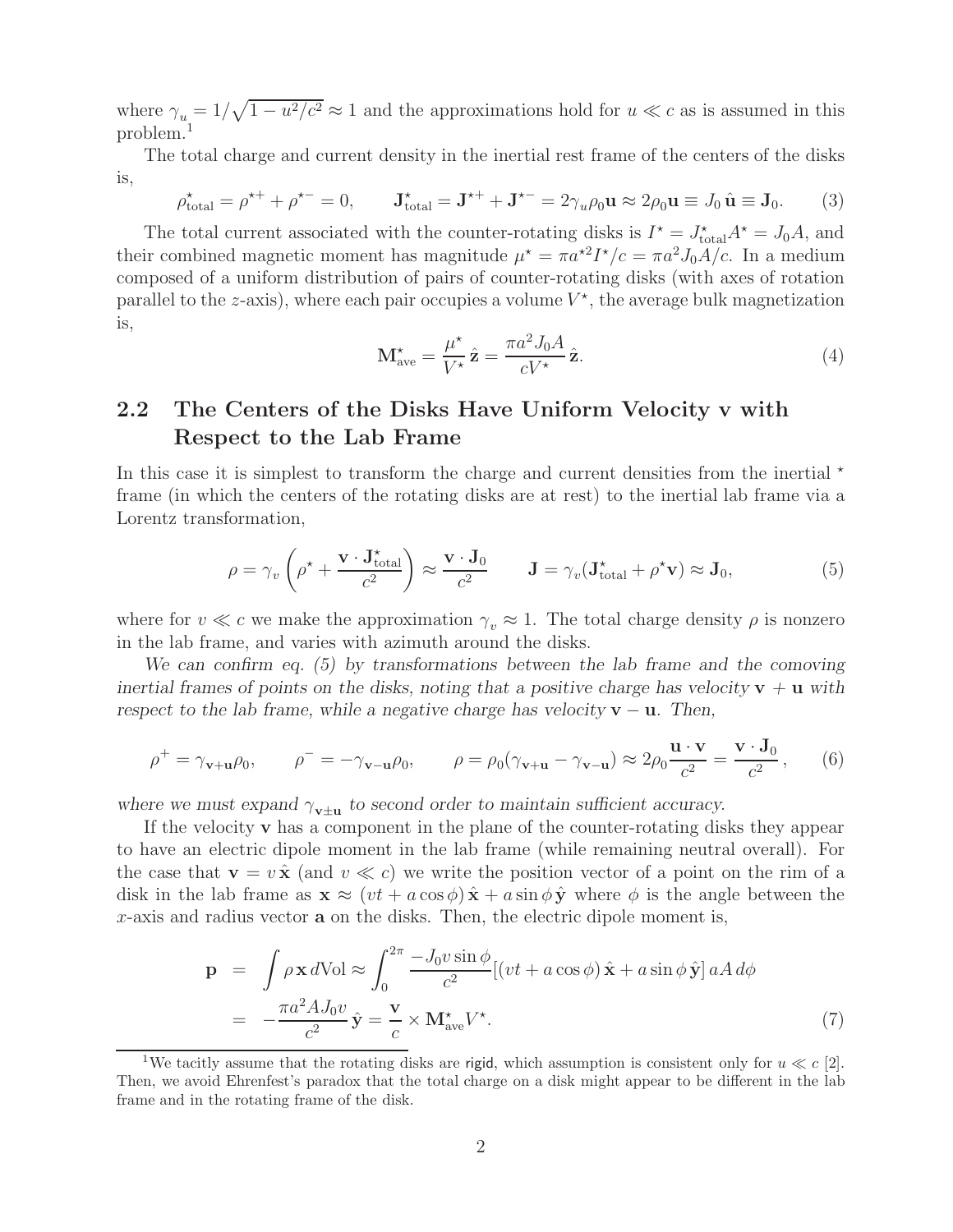For a medium consisting of many pairs of counter-rotating disks, the average bulk electric polarization in the rotating frame is,

$$
\mathbf{P}_{\text{mag}} = \frac{\mathbf{p}}{V} \approx \frac{\mathbf{v}}{c} \times \mathbf{M}_{\text{ave}}^{\star},\tag{8}
$$

noting that to order  $v/c$  the volumes are related by  $V^* \approx V =$ . The polarization density (8) is not related to the (relative) permittivity  $\epsilon$  of the medium, which has been taken to be unity. It is related to the magnetization of the medium (whether or not the medium can be characterized by a permeability  $\mu$ ), as indicated by our use of the subscript  $_{\text{mag}}$ .

The relation (7) is the low-velocity limit of the well-known result,

$$
\mathbf{P} = \gamma_v \left( \mathbf{P}^{\star} + \frac{\mathbf{v}}{c} \times \mathbf{M}^{\star} \right),\tag{9}
$$

of special relativity (see, for example, chap. E III of  $[3]$  or sec. 18.6 of  $[4]$ ), where  $\mathbf{P}^*$  is the electric polarization density in the rest frame of the medium.<sup>2</sup>

#### **2.3** The Centers of the Disks Rotate with Angular Velocity  $\omega = \omega \hat{z}$ **with Respect to the Lab Frame**

Suppose the centers of the counter-rotating disks are at  $\mathbf{x}' = (r', 0, 0)$  in the rotating frame. The velocity of the centers of the disks with respect to the lab frame is then  $\mathbf{v}_{cen} = \boldsymbol{\omega} \times \mathbf{x}' =$  $(0, \omega r', 0).$ 

We can use the instantaneous comoving frame with velocity  $v_{\rm cen}$  and the results of sec. 2.2 to learn that the local charge and current densities in the lab frame are,

$$
\rho \approx \frac{\mathbf{J}_0 \cdot \mathbf{v}_{\text{cen}}}{c^2}, \qquad \mathbf{J} \approx \mathbf{J}_0,\tag{10}
$$

where  $J_0 = 2\rho_0 u$  is the current density associated with the counter-rotating disks in an inertial frame where the centers of the disks are at rest (the  $*$  frame of sec. 2.1).

According to the transformations from the lab to the rotating frame [1], the local charge density and current densities in the rotating frame are,

$$
\rho' = \rho \approx \frac{\mathbf{J}_0 \cdot \mathbf{v}_{\text{cen}}}{c^2}, \qquad \mathbf{J}' = \mathbf{J}_0 - \rho \mathbf{v} = \mathbf{J}_0 - \frac{\mathbf{J}_0 \cdot \mathbf{v}_{\text{cen}}}{c^2} \mathbf{v} \approx \mathbf{J}_0,
$$
\n(11)

where **v** is the velocity with respect to the lab frame of the point of observation in the rotating frame, so that  $v \approx v_{\text{cen}}$  and we neglect the term in  $v v_{\text{cen}}/c^2$  as being second order in  $v/c$ .

Thus, the counter-rotating disks appear to have an electric dipole moment in the rotating frame as well as in the lab frame (while remaining neutral overall). Writing the position

<sup>2</sup>The fact that a moving magnetization is associated with an electric polarization is often stated to be a result of special relativity, with the implication that this result was not anticipated by prerelativistic electrodynamics. However, Maxwell's early vision of the nature of electromagnetic media placed emphasis on "molecular vortices" from which his notions of electric charge and polarization were derived as secondary concepts. For a historical review, see [5].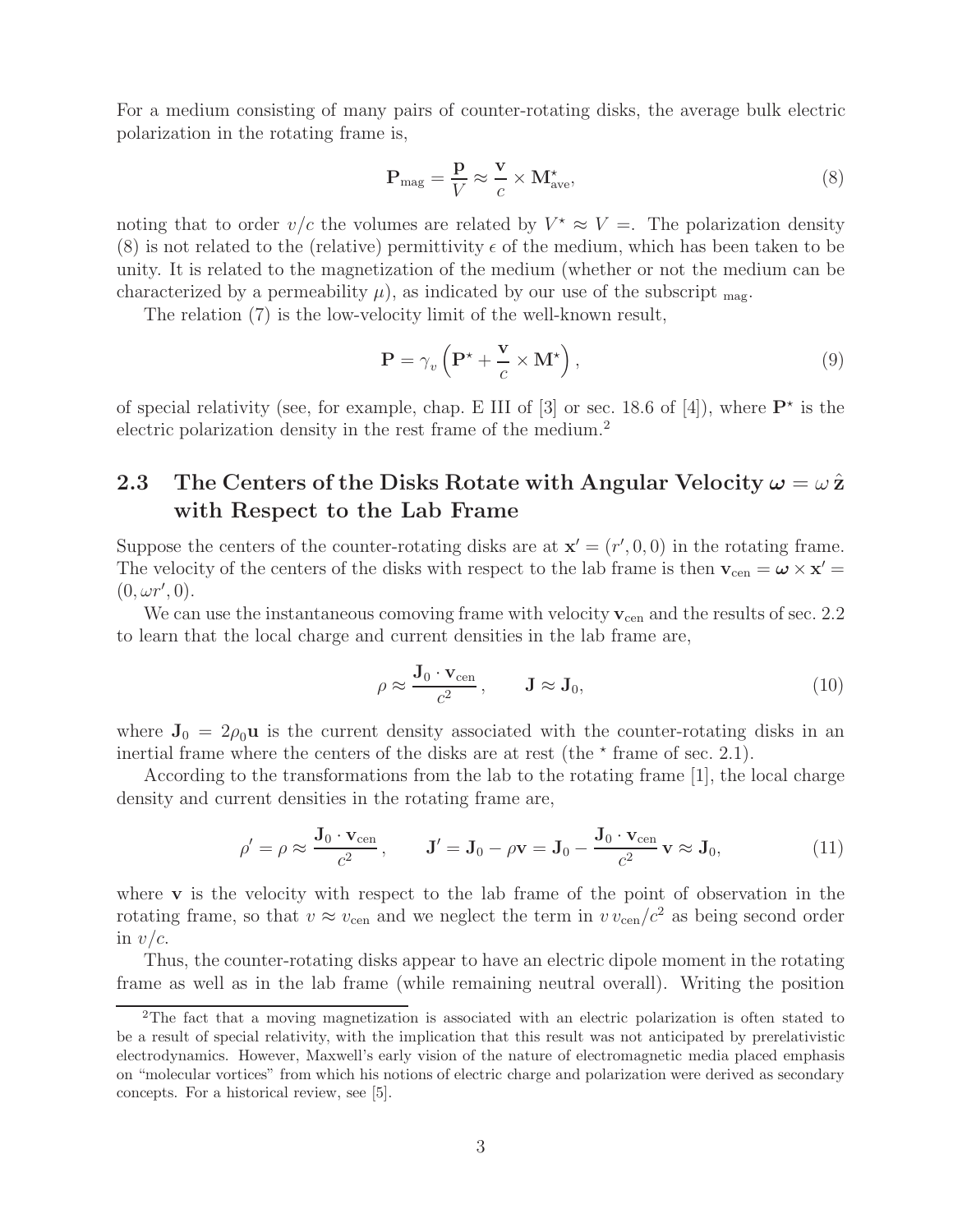vector of a point on the rim of a disk as  $\mathbf{x}' = (r' + a\cos\phi)\hat{\mathbf{x}}' + a\sin\phi\hat{\mathbf{y}}'$  where  $\phi$  is the angle between the  $x'$ -axis and radius vector  $a$  on the disks, the electric dipole moment is,

$$
\mathbf{p}' = \int \rho' \mathbf{x}' d\text{Vol}' \approx \int_0^{2\pi} \frac{J_0 \omega r' \cos \phi}{c^2} [(r' + a \cos \phi) \hat{\mathbf{x}}' + a \sin \phi \hat{\mathbf{y}}'] aA d\phi
$$

$$
= \frac{\pi a^2 A J_0 \omega r'}{c^2} \hat{\mathbf{x}}' = \frac{\boldsymbol{\omega} \cdot \mathbf{M}_{\text{ave}}^*}{c} r' V^* \hat{\mathbf{x}}'. \tag{12}
$$

For a medium consisting of many pairs of counter-rotating disks, the average bulk electric polarization in the rotating frame is,

$$
\mathbf{P}'_{\text{mag}} = \frac{\mathbf{p}'}{V'} \approx \frac{\boldsymbol{\omega} \cdot \mathbf{M}_{\text{ave}}^{\star}}{c} r' \hat{\mathbf{r}}' = \frac{\boldsymbol{\omega} \cdot \mathbf{M}_{\text{ave}}'}{c} r' \hat{\mathbf{r}}',
$$
(13)

noting that the electric dipole moment of a pair of counter-rotating disks is in the radial direction with respect to the center of the rotating frame, that the volumes are related by  $V^* \approx V = V'$ , and that the magnetizations are related by  $\mathbf{M}^* \approx \mathbf{M} = \mathbf{M}'$  [1]. The polarization density (13) is not related to the permittivity  $\epsilon$  of the medium, which has been taken to be unity. It is related to the magnetization of the medium (whether or not the medium can be characterized by a permeability  $\mu$ , as indicated by our use of the subscript mag.

Associated with the bulk polarization density  $P'_{mag}$  is an average bulk charge density,

$$
\rho'_{\text{ave}} = -\nabla' \cdot \mathbf{P}'_{\text{mag}} = -\frac{1}{r'} \frac{\partial (r' P'_{\text{mag},r})}{\partial r'} = -\frac{2\omega \cdot \mathbf{M}'_{\text{ave}}}{c} \,. \tag{14}
$$

This is exactly the form of the bound charge density in the rotating frame given in eq. (1) in case of a uniform magnetization  $M'$ .

The present derivation of eq. (14) was based on the use of comoving inertial frames to deduce the charge density  $\rho$  in the lab frame, followed by the transformation  $\rho' = \rho$  from the lab frame to the rotating frame. In contrast, eq. (1) was deduced via the principle of general covariance [1]. The latter technique is very powerful, but leads to forms in noninertial frames that may be "new" or surprising from the perspective of inertial observers. Here, we have shown how one of these possibly surprising noninertial effects is consistent with a sequence of arguments that may be appealing to inertial observers. That is, the charge density  $-2\omega \cdot M'/c$  that appears in a rotating magnetized medium is in effect the density  $-\nabla' \cdot \mathbf{P}'_{\text{mag}}$  associated with an electric polarization density  $\mathbf{P}'_{\text{mag}}$  that arises when electric currents circulate in the rotating frame. In addition, there may be an "ordinary" electric polarization  $P'_{el}$  associated with deformations of molecules induced by the electric field in the rotating frame, with which there is associated a bulk charge density  $-\nabla' \cdot \mathbf{P}_{\text{el}}'$ .

### **Acknowledgment**

The authors thank Vladimir Hnizdo for many e-conversations on the theme of rotating electrodynamics, and for suggesting this problem.